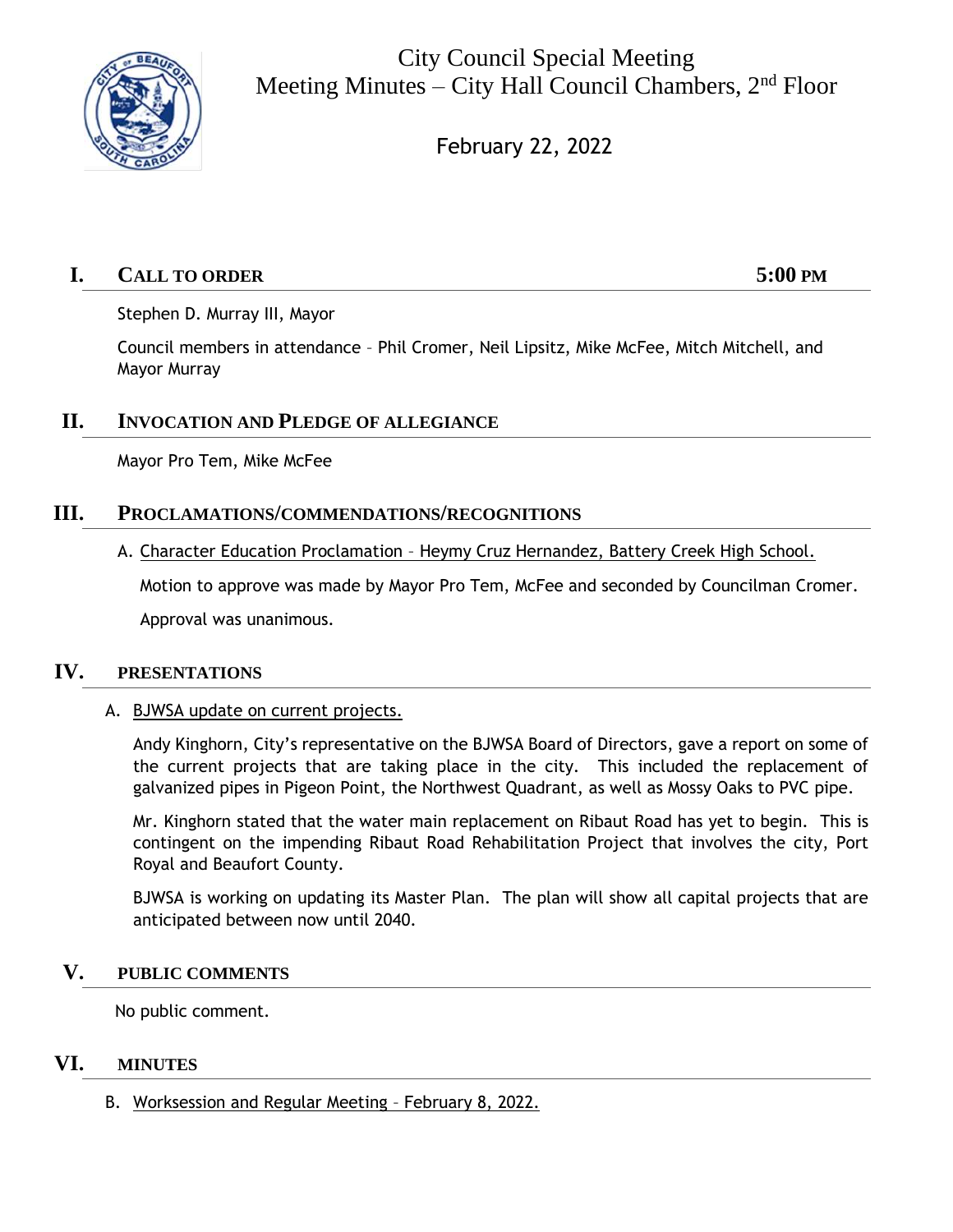Motion to approve was made by Councilman Lipsitz and seconded by Councilman Cromer. Approval was unanimous.

# **VII. NEW BUSINESS**

A. Resolution authorizing signatories on all Financial Institution accounts.

Motion to approve was made by Councilman Cromer and seconded by Mayor Pro Tem, McFee.

Approval was unanimous.

B. FY 2022 ARPA Fund Budget Amendment - 1<sup>st</sup> Reading.

Motion to approve was made by Mayor Pro Tem, McFee and seconded by Councilman Cromer.

Alan Eisenman, Senior Accountant, went over the recommendations for some of the purchases using the American Rescue Plan Funds. Included in this was \$145,518.44 for Cybersecurity enhancements, \$165,000.00 for a new bucket truck for Public Works, and \$91,024.00 for Police body cameras. The total that is being recommended to be released is \$1,471,433.80.

Approval was unanimous.

C. Ordinance amending Part 1, Chapter 4, Article A, Section 1-4004 of the City Code of Ordinances - Powers and duties of the City Manager - 1<sup>st</sup> Reading.

Motion to approve was made by Councilman Cromer and seconded by Councilman Lipsitz.

Bill Prokop, City Manager, stated that the only changes that are being proposed are the amounts for procurement under each threshold, and not the processes. As an example, right now, if purchases are over \$25,000.00, a minimum of 3 sealed bids and a public bid opening are required. Under the proposed change, this amount would go up to \$100,000.00. He also gave the thresholds for purchasing that are followed by Beaufort County, Hilton Head, and Bluffton.

Approval was unanimous.

# **VIII. REPORTS**

## **City Manager's Report**

Welcomed two new businesses to the city. T-Mobile and Springhill Suites by Marriott.

#### **Mayor's Report**

Congratulated the Beaufort County School District, Technical College of the Lowcountry, along with others for hosting the first Beaufort County African American History Education Conference.

Thanked Beaufort County for including the Charles Lind Brown Community Center in their Parks and Recreation Survey. He is excited to see the center open again. He appreciates Councilman Mitchell's leadership with the task force.

Stated that the spec building in the Beaufort Commerce Park is nearing completion.

Had a conference call with Beaufort County leadership last week and was informed that the amount in the Good Neighbor Fund might be reduced. The amount in the reduction is unclear at this time.